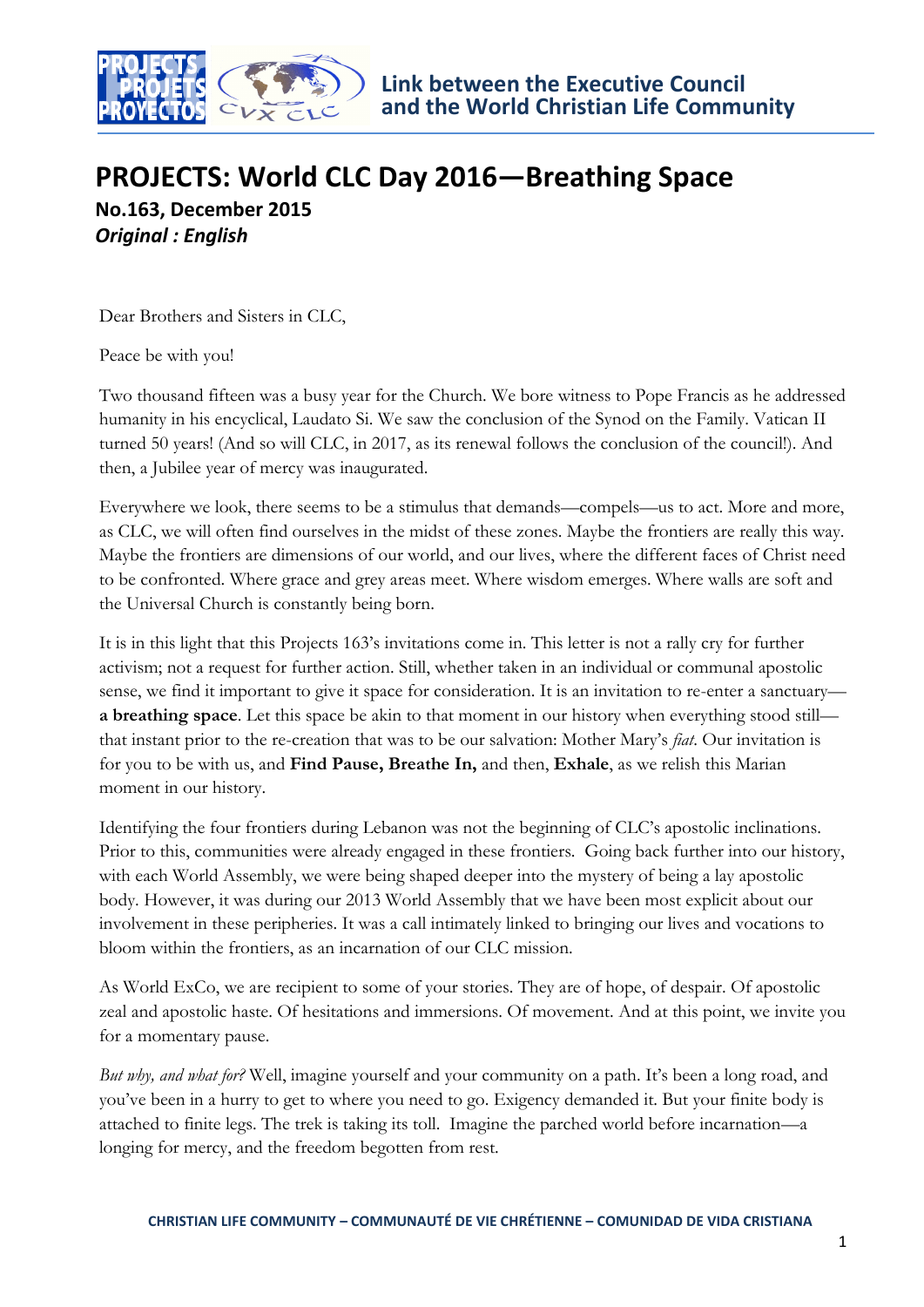

## **Find Pause**

Let this be a beckoning for deeper care, in the midst of our apostolic activity. It bears reminding that in this context, *'cura personalis'* will need to refer to the care directed to our communities, even before the recipients of our help. As we accompany each other in mission, our apostolic way of proceeding of *DSSE* reflects our *'cura personalis'<sup>1</sup>* , similar to how a director of the Spiritual Exercises helps the exercitant to enter the disposition for giving a freer response to God's love, while interfacing with our social/planetary reality. Relentless action in a fast changing world, without rest, can bring one to emptiness. So rest, especially if mission brings you to a burdensome place. Rest, and rest together.

Apostolic pause (if there is indeed such a thing), also draws one to an important element of our way of proceeding: Evaluation. Results are important, because this is one of the ways we concretely see reality (e.g.  $1.5^{\circ}$ C,  $4\%$  GDP assigned to education, 100 boats for rehabilitating coastal communities<sup>2</sup>). There is relevance in being able to recognize and communicate measurable results with others. This is an initial and indispensible step, albeit not the final one. In our evaluation we pray for the grace of seeing how Christ is present in our apostolic enterprise, mysteriously always a step beyond recognition in the world after the resurrection<sup>3</sup>.

### **Breathe in**

 $\overline{\phantom{a}}$ 

Often, breathing is something that is not paid attention to. And yet, breathing is something so vital to human existence! Our prayers will usually begin with this awareness: that we are breathing, that we are alive. It is an immediate stimulus for gratitude. The moment after Mother Mary's "yes" is a moment of welcoming life. It was a moment so imperceptible, even if it was the moment of the incarnation.

On the level of a world community, let this be a moment of relishing life too, as we celebrate World CLC Day, halfway through our stride onwards to the next World Assembly. We cherish what gives life to our apostolic body: our lay Ignatian identity. It is our Charism that has brought us to the frontiers. And, it is our Charism that we bring into the peripheries. It is in being true to, and in touch with, this source, will we survive the frontiers intact. It was never pure activity, pure action. It was always about responding to a call. In the need for urgency and haste, we hope that our sources of life are not forgotten: the Spiritual Exercises, the daily examen, and the community that sustains us.

Formation is still a key area that every CLC community places emphasis on because it forms the core of the Ignatian identity that urges us on to live as communities in mission. Even from the Lebanon

<sup>1</sup> Fr. Kolvenbach makes a clear exposition of what *cura personalis* means in the context of accompaniment (Kolvenbach, P. Cura Personalis. Review of Ignatian Spirituality. N114. XXXVIII, 1/2007). Because our Charism calls us to live out Ignatian Spirituality as an apostolic body, we practice this on a communal level, through DSSE.

 $2$  These are examples of actual concrete outcomes that certain apostolic projects and advocacies have targeted: 1) Our involvement in the Global Catholic Climate Movement allowed us to participate in advocating for a 1.5°C increase from pre-industrial levels in COP21, 2) the world community's support for the CVX Dominican Republic initiative to assign 4% of GDP for education in 2011, 3) the number of boats that CLC Philippines helped donate to fisherfolk after typhoon Haiyan. The list can continue—what we wish to emphasize is the concrete impact that we wish to make so we can have a starting point for evaluation.

<sup>&</sup>lt;sup>3</sup> Bolaños Armas, P.J. The Foundations of Discern, Send, Support, Evaluate (DSSE). Progressio Supplement n.62.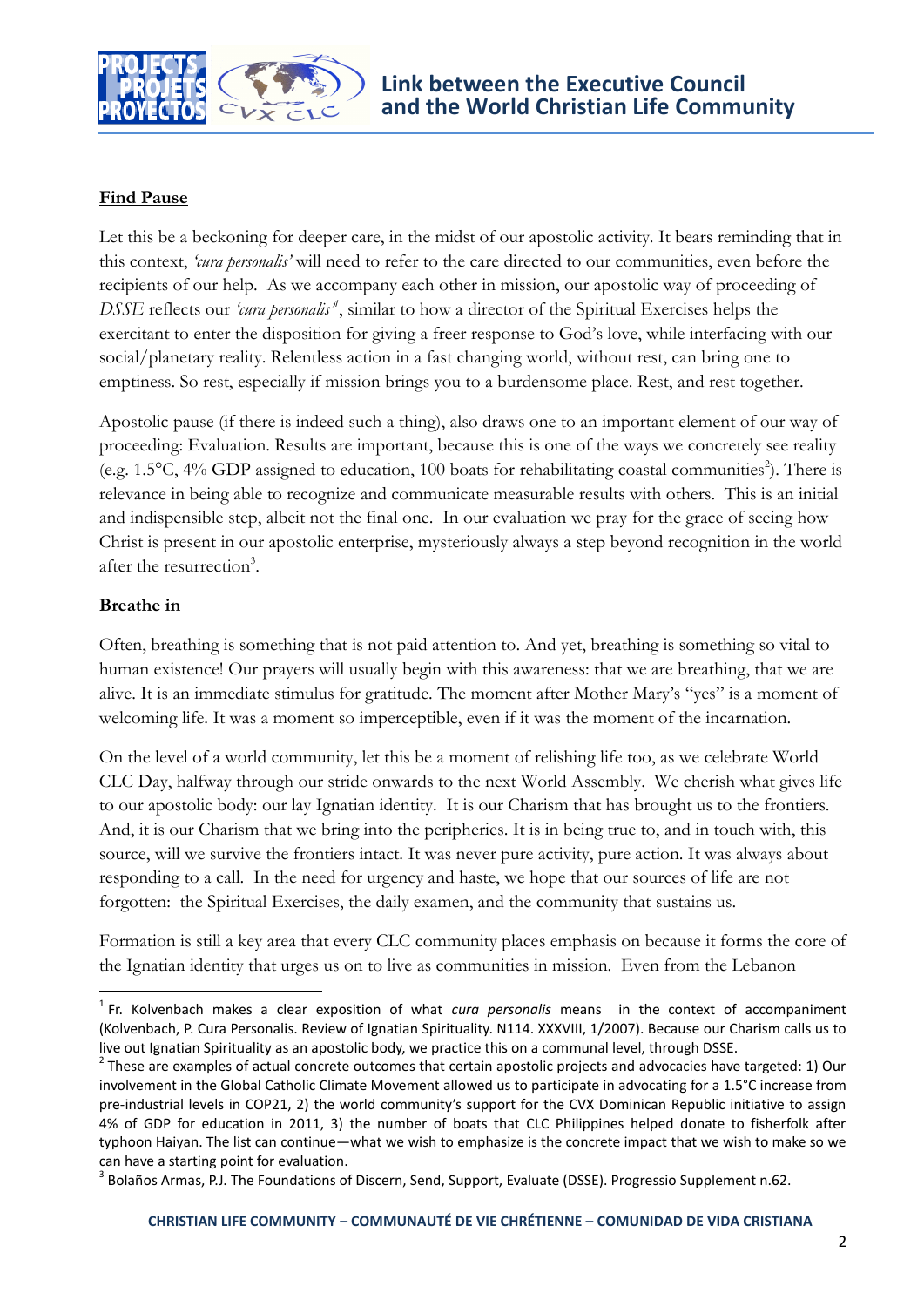



Assembly there was a desire expressed by some delegates to share some of their formation materials, while others intuited a need for more variety of such materials. Being one world community, these formation materials will only have a greater impact if we share them—this is an ongoing invitation too, as we share what gives us life, and growth<sup>4</sup>.

#### **Exhale**







 $\overline{\phantom{a}}$ 

There is a moment in a breath when our lungs get filled with air, and the nourishment it brings us suffuses through our body. It fills it with energy, strength, and renewal. There was a brief question raised by Mary in the annunciation narrative: "How can this be, since I have no relations with a man?" (Lk 1:34). But even with an assurance that "…nothing will be impossible for God." (Lk 1:37), it was ultimately faith, this fullness of grace, that propels her. And so it is with us, in CLC. This is a moment that we cannot hold for long—we need to breathe it all out—exhale!

These past months in the ExCo, we have had our own struggles—with the need for accomplishment and action, with the efforts for clarity and purpose. In our limited capacities, we have been trying to feel the movements in the different communities that compose our apostolic body. At the same time, we ask ourselves how CLC is being called as it moves beyond its first 50 years of renewal (that we will celebrate in

2017!). We have been setting up commissions because the Lebanon Mandate is a challenge. Slowly too, we have been receiving responses from the survey on the frontiers. Still, we feel the need for more connection, and more sharing between member communities.

When we were drawn to the image of the flower/pinwheel (to represent the ExCo mandate, and our world community's priority areas), we made an exercise of trying to rotate the petals by blowing into it (in front, at the sides; softly, strongly). It was tiring, we lost our breath. Outdoors, after our meeting with Fr. Adolfo Nicolas, our World EA, we discovered how to make it

 $<sup>4</sup>$  If you wish to share formation materials, you may send them to the World Secretariat for cataloguing. In the near</sup> future, we can have a platform or network for materials sharing that the larger community can access. Please send them to exsec@cvx-clc.net, Subject: Formation Materials [Community]